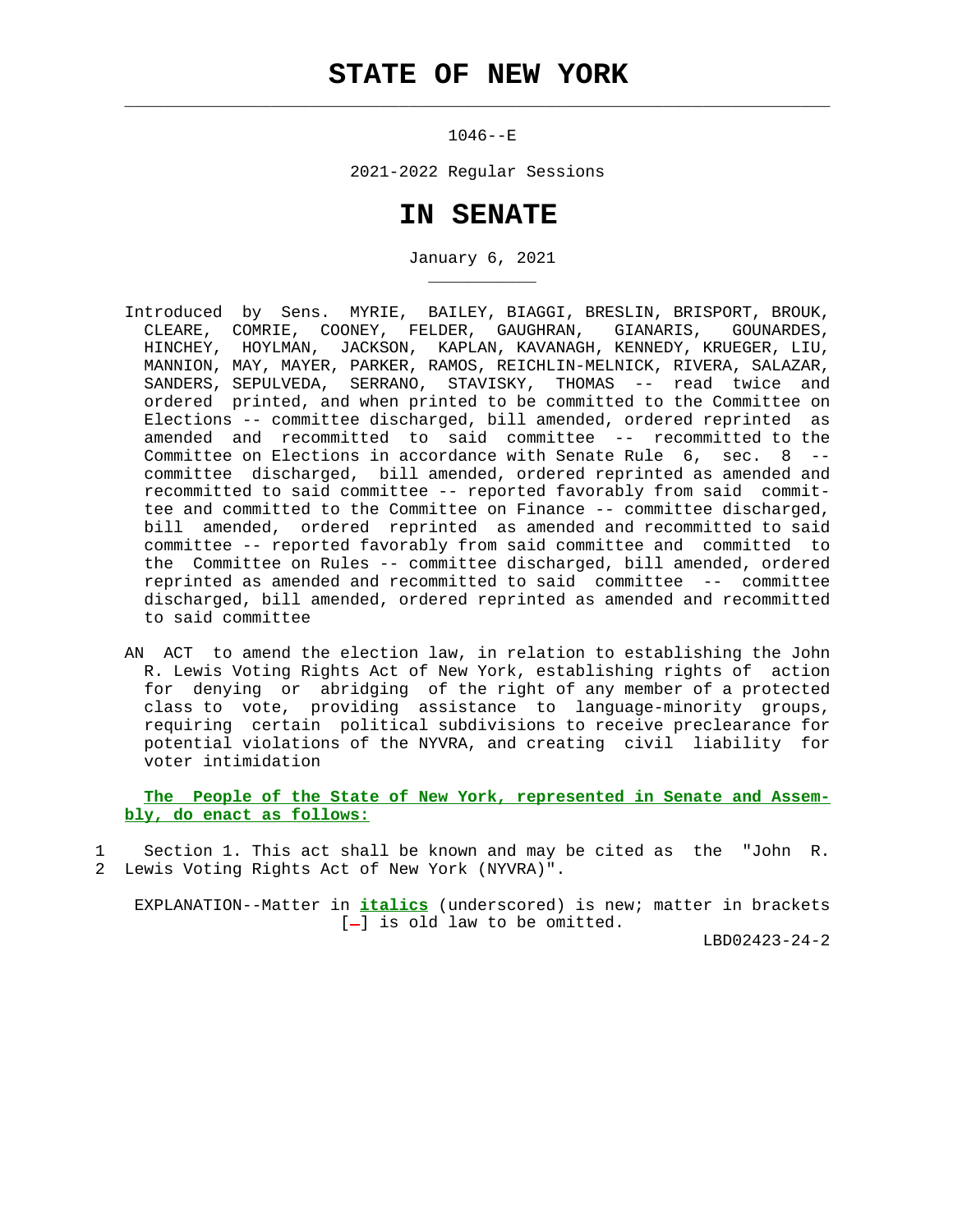1 § 2. Sections 17-100 through 17-170 of article 17 of the election law 2 are designated title 1 and a new title heading is added to read as 3 follows: **VIOLATIONS OF THE ELECTIVE FRANCHISE** 5 § 3. The article heading of article 17 of the election law is amended 6 to read as follows: 7 [**VIOLATIONS OF**] **PROTECTING** THE ELECTIVE FRANCHISE 8 § 4. Article 17 of the election law is amended by adding a new title 2 9 to read as follows: **TITLE 2 JOHN R. LEWIS VOTING RIGHTS ACT OF NEW YORK Section 17-200. Legislative purpose and statement of public policy. 17-202. Interpretation of laws related to the elective fran- chise. 17-204. Definitions. 17-206. Prohibitions on voter disfranchisement. 17-208. Assistance for language-minority groups. 17-210. Preclearance. 17-212. Prohibition against voter intimidation, deception or obstruction. 17-214. Authority to issue subpoenas. 17-216. Expedited judicial proceedings and preliminary relief. 17-218. Attorneys' fees. 17-220. Applicability. 17-222. Severability. § 17-200. Legislative purpose and statement of public policy. In recognition of the protections for the right to vote provided by the constitution of the state of New York, which substantially exceed the protections for the right to vote provided by the constitution of the United States, and in conjunction with the constitutional guarantees of equal protection, freedom of expression, and freedom of association under the law and against the denial or abridgement of the voting rights of members of a race, color, or language-minority group, it is the public policy of the state of New York to: 1. Encourage participation in the elective franchise by all eligible voters to the maximum extent; and 2. Ensure that eligible voters who are members of racial, color, and language-minority groups shall have an equal opportunity to participate in the political processes of the state of New York, and especially to exercise the elective franchise. § 17-202. Interpretation of laws related to the elective franchise. In further recognition of the protections for the right to vote provided by the constitution of the state of New York, all statutes, rules and regulations, and local laws or ordinances related to the elective fran- chise shall be construed liberally in favor of (a) protecting the right of voters to have their ballot cast and counted; (b) ensuring that eligible voters are not impaired in registering to vote, and (c) ensur- ing voters of race, color, and language-minority groups have equitable access to fully participate in the electoral process in registering to vote and voting. The authority to prescribe or maintain voting or elections policies and practices cannot be so exercised as to unneces- sarily deny or abridge the right to vote. Policies and practices that**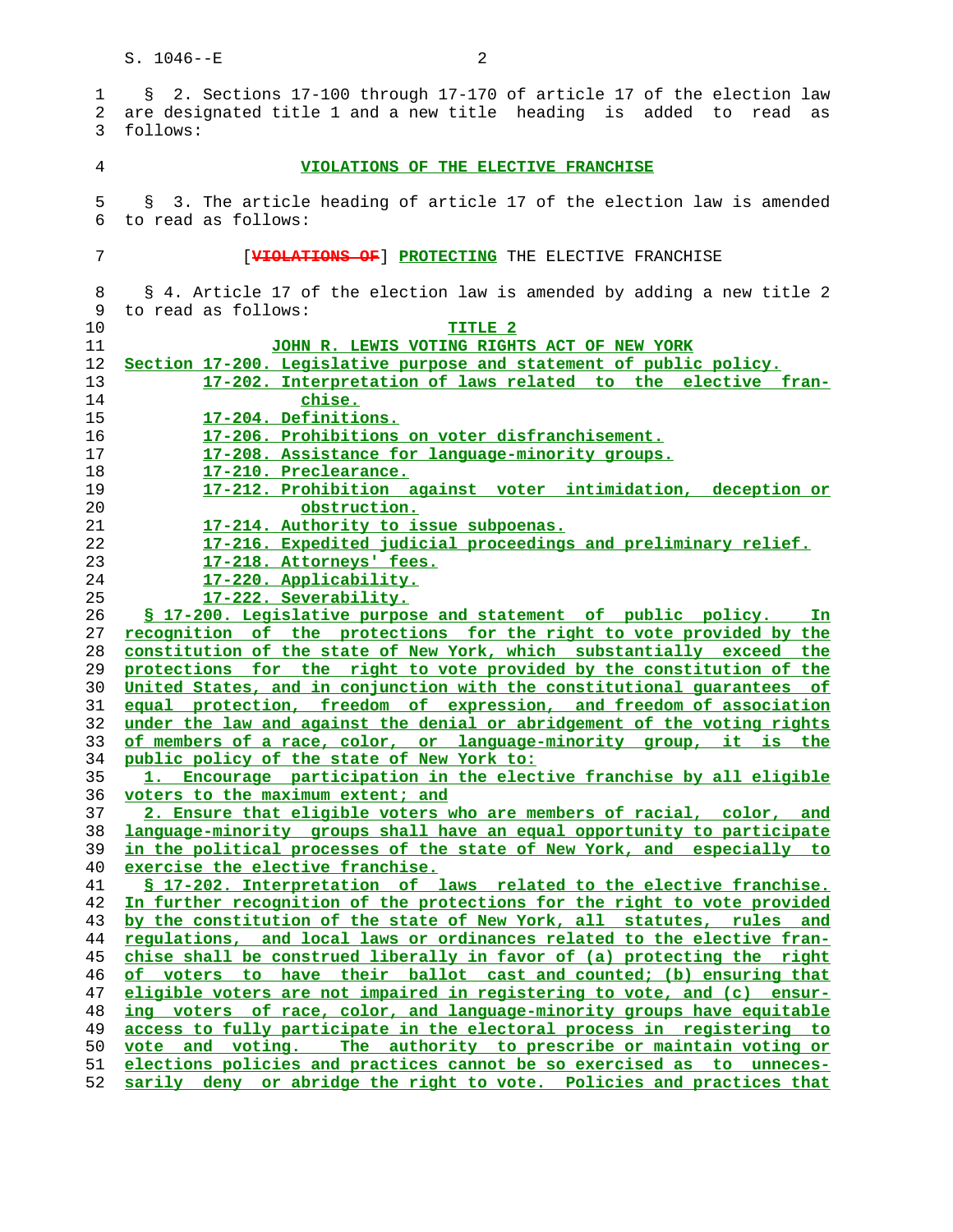| burden the right to vote must be narrowly tailored to promote a compel-       |
|-------------------------------------------------------------------------------|
| ling policy justification that must be supported by substantial               |
| evidence.                                                                     |
| § 17-204. Definitions. For the purposes of this title:                        |
| 1. "At-large" method of election means a method of electing members to        |
| the governing body of a political subdivision: (a) in which all of the        |
| voters of the entire political subdivision elect each of the members to       |
| the governing body; (b) in which the candidates are required to reside        |
| within given areas of the political subdivision and all of the voters of      |
| the entire political subdivision elect each of the members to the             |
| governing body; or (c) that combines at-large elections with district-        |
| based elections, unless the only member of the governing body of a poli-      |
| tical subdivision elected at-large holds exclusively executive responsi-      |
| bilities. For the purposes of this title, at-large method of election         |
| does not include ranked-choice voting, cumulative voting, and limited         |
| <u>voting.</u>                                                                |
| 2. "District-based" method of election means a method of electing             |
| members to the governing body of a political subdivision using a              |
| districting or redistricting plan in which each member of the governing       |
| <u>body resides within a district or ward that is a divisible part of the</u> |
| political subdivision and is elected only by voters residing within that      |
| district or ward, except for a member of the governing body that holds        |
| exclusively executive responsibilities.                                       |
| 3. "Alternative" method of election means a method of electing members        |
| to the governing body of a political subdivision using a method other         |
| than at-large or district-based, including, but not limited to, ranked-       |
| choice voting, cumulative voting, and limited voting.                         |
| 4. "Political subdivision" means a geographic area of representation          |
| created for the provision of government services, including, but not          |
| limited to, a county, city, town, village, school district, or any other      |
| district organized pursuant to state or local law.                            |
| 5. "Protected class" means a class of eligible voters who are members         |
| of a race, color, or language-minority group.                                 |
| 5-a. "Language minorities" or "language-minority group" means persons         |
| who are American Indian, Asian American, Alaskan Natives or of Spanish        |
| heritage.                                                                     |
| 6. "Racially polarized voting" means voting in which there is a diver-        |
| gence in the candidate, political preferences, or electoral choice of         |
| members in a protected class from the candidates, or electoral choice of      |
| the rest of the electorate.                                                   |
| 7. "Federal voting rights act" means the federal Voting Rights Act of         |
| 1965, 52 U.S.C. § 10301 et seq., as amended.                                  |
| 8. The "civil rights bureau" means the civil rights bureau of the             |
| office of the attorney general.                                               |
| 9. "Government enforcement action" means a denial of administrative or        |
| judicial preclearance by the state or federal government, pending liti-       |
| gation filed by a federal or state entity, a final judgment or adjudi-        |
| cation, a consent decree, or similar formal action.                           |
| 10. "Deceptive or fraudulent device, contrivance, or communication"           |
| means one that contains false information pertaining to: (a) the time,        |
| place, and manner of any election; (b) the qualifications or                  |
| restrictions on voter eligibility for such election; or (c) a statement       |
| of endorsement by any specifically named person, political party, or          |
| organization.                                                                 |
| § 17-206. Prohibitions on voter disenfranchisement. 1. Prohibition            |
| against voter suppression. (a) No voting qualification, prerequisite to       |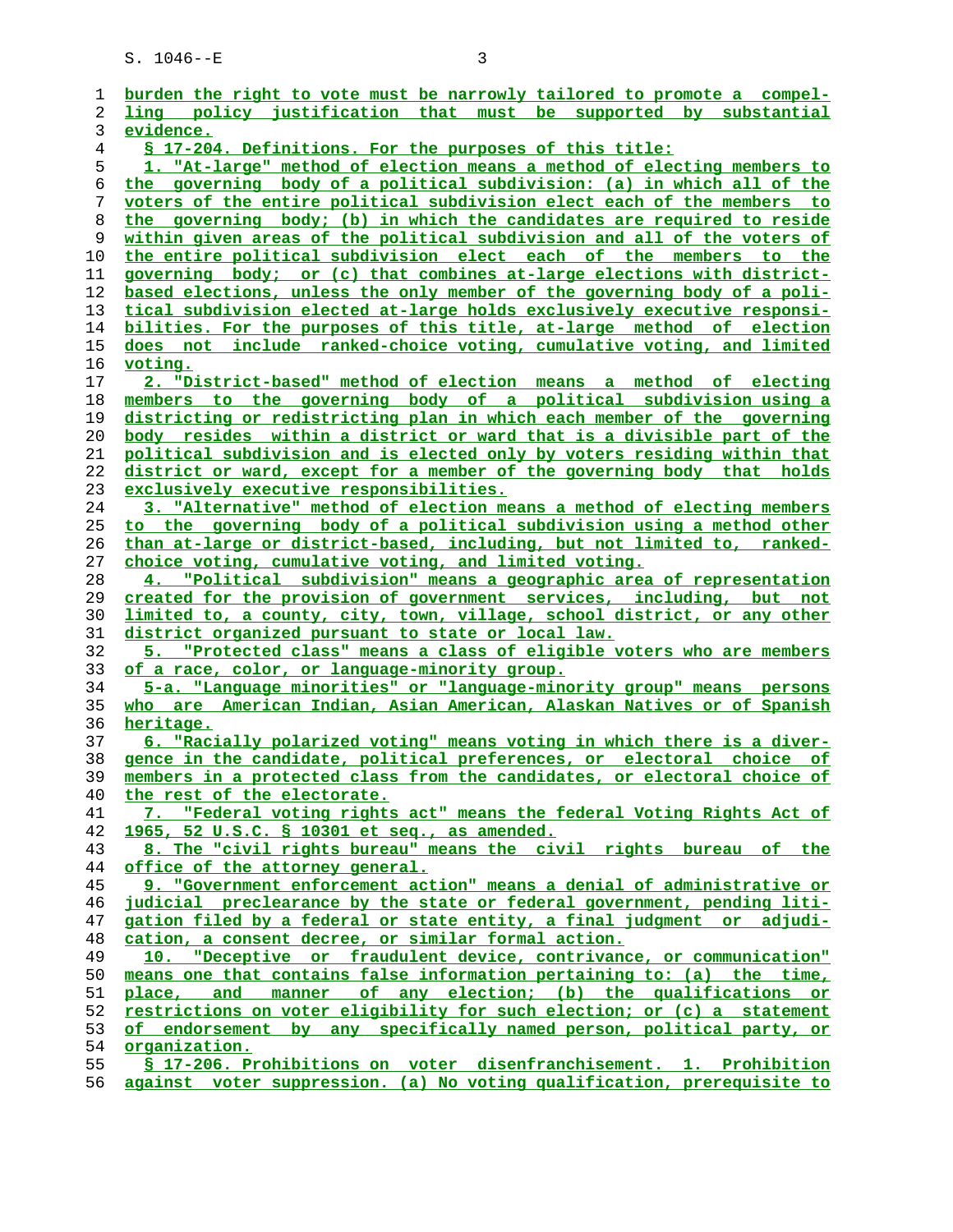| 1  | voting, law, ordinance, standard, practice, procedure, regulation, or                                                                                |
|----|------------------------------------------------------------------------------------------------------------------------------------------------------|
| 2  | policy shall be enacted or implemented by any board of elections or                                                                                  |
| 3  | political subdivision in a manner that results in a denial or abridge-                                                                               |
| 4  | ment of the right of members of a protected class to vote.                                                                                           |
| 5  | (b) A violation of paragraph (a) of this subdivision shall be estab-                                                                                 |
| 6  | lished upon a showing that, based on the totality of the circumstances,                                                                              |
| 7  | members of a protected class have less opportunity than the rest of the                                                                              |
| 8  | electorate to elect candidates of their choice or influence the outcome                                                                              |
| 9  | <u>of elections.</u>                                                                                                                                 |
| 10 | 2. Prohibition against vote dilution. (a) No board of elections or                                                                                   |
| 11 | political subdivision shall use any method of election, having the                                                                                   |
| 12 | effect of impairing the ability of members of a protected class to elect                                                                             |
| 13 | candidates of their choice or influence the outcome of elections, as a                                                                               |
| 14 | result of vote dilution.                                                                                                                             |
| 15 | (b) A violation of paragraph (a) of this subdivision shall be estab-                                                                                 |
| 16 | <u>lished upon a showing that a political subdivision:</u>                                                                                           |
| 17 | (i) used an at-large method of election and either: (A) voting                                                                                       |
| 18 | patterns of members of the protected class within the political subdivi-                                                                             |
| 19 | sion are racially polarized; or (B) under the totality of the circum-                                                                                |
| 20 | stances, the ability of members of the protected class to elect candi-                                                                               |
|    |                                                                                                                                                      |
| 21 | dates of their choice or influence the outcome of elections is impaired;                                                                             |
| 22 | or                                                                                                                                                   |
| 23 | (ii) used a district-based or alternative method of election and that                                                                                |
| 24 | candidates or electoral choices preferred by members of the protected                                                                                |
| 25 | class would usually be defeated, and either: (A) voting patterns of                                                                                  |
| 26 | members of the protected class within the political subdivision are                                                                                  |
| 27 | racially polarized; or (B) under the totality of the circumstances, the                                                                              |
| 28 | ability of members of the protected class to elect candidates of their                                                                               |
|    |                                                                                                                                                      |
| 29 | choice or influence the outcome of elections is impaired; or                                                                                         |
| 30 | (c) For the purposes of demonstrating that a violation of paragraph                                                                                  |
| 31 | (a) of this subdivision has occurred, evidence shall be weighed and                                                                                  |
| 32 | considered as follows: (i) elections conducted prior to the filing of an                                                                             |
| 33 | action pursuant to this subdivision are more probative than elections                                                                                |
| 34 | conducted after the filing of the action; (ii) evidence concerning                                                                                   |
| 35 | elections for members of the governing body of the political subdivision                                                                             |
| 36 | are more probative than evidence concerning other elections; (iii)                                                                                   |
| 37 | statistical evidence is more probative than non-statistical evidence;                                                                                |
| 38 | (iv) where there is evidence that more than one protected class of                                                                                   |
| 39 | voters are politically cohesive in the political subdivision,<br>eligible                                                                            |
| 40 | members of each of those protected classes may be combined; (v) evidence                                                                             |
| 41 | concerning the intent on the part of the voters, elected officials, or                                                                               |
| 42 | the political subdivision to discriminate against a protected class is                                                                               |
| 43 | not required; (vi) evidence that voting patterns and election outcomes                                                                               |
| 44 | could be explained by factors other than racially polarized voting,                                                                                  |
| 45 | including but not limited to partisanship, shall not be considered;                                                                                  |
| 46 | (vii) evidence that sub-groups within a protected class have different                                                                               |
| 47 | voting patterns shall not be considered; (viii) evidence concerning                                                                                  |
| 48 | whether members of a protected class are geographically compact or                                                                                   |
| 49 | concentrated shall not be considered, but may be a factor in determining                                                                             |
| 50 | an appropriate remedy; and (ix) evidence concerning projected changes in                                                                             |
| 51 | population or demographics shall not be considered, but may be a factor,                                                                             |
| 52 | in determining an appropriate remedy.                                                                                                                |
| 53 | 3. In determining whether, under the totality of the circumstances, a                                                                                |
| 54 | violation of subdivision one or two of this section has occurred,                                                                                    |
| 55 | factors that may be considered shall include, but not be limited to: (a)<br>the history of discrimination in or affecting the political subdivision; |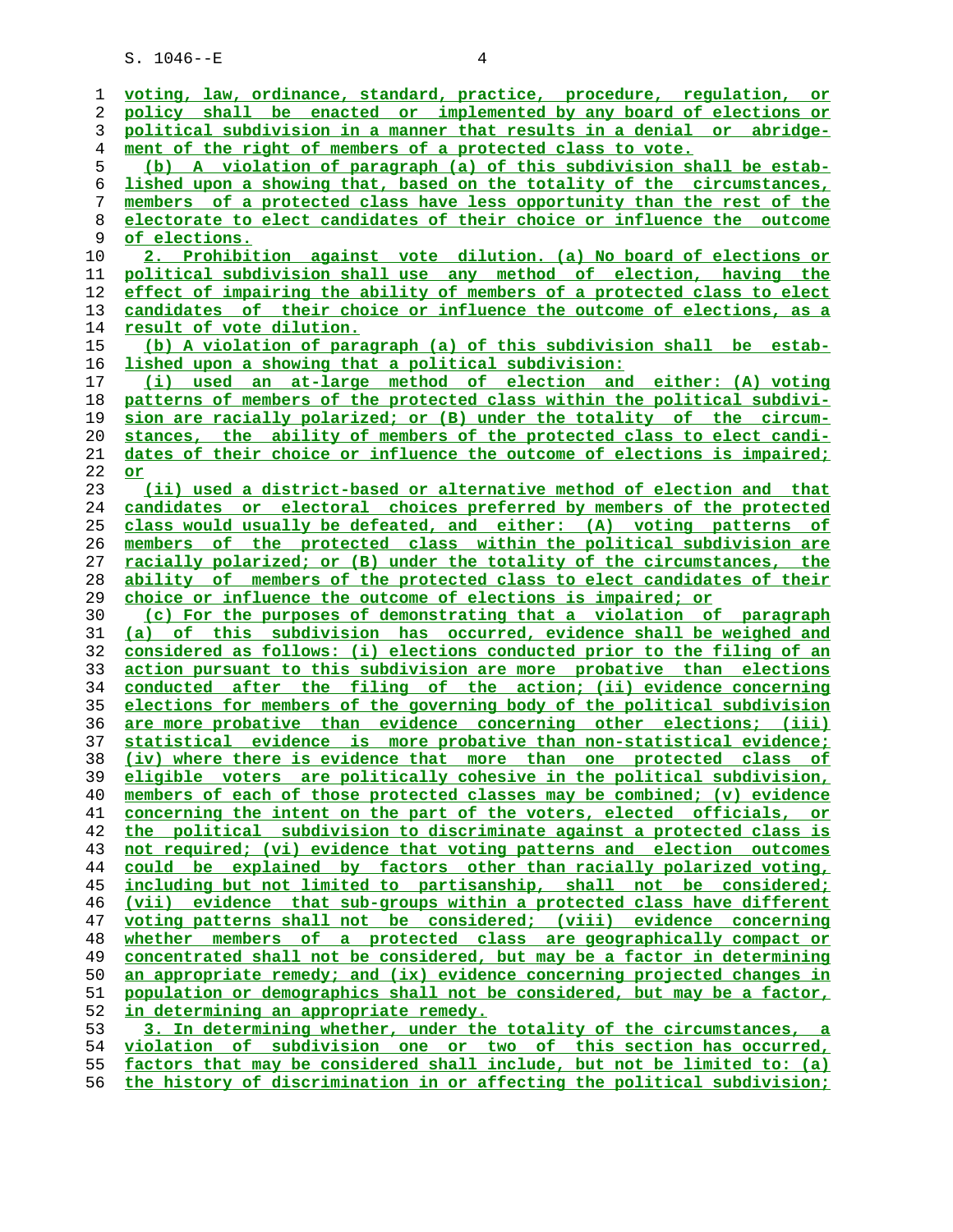$S. 1046 - E$  5

**(b) the extent to which members of the protected class have been elected to office in the political subdivision; (c) the use of any voting quali- fication, prerequisite to voting, law, ordinance, standard, practice, procedure, regulation, or policy that may enhance the dilutive effects of the election scheme; (d) denying eligible voters or candidates who are members of the protected class to processes determining which groups of candidates receive access to the ballot, financial support, or other support in a given election; (e) the extent to which members of the protected class contribute to political campaigns at lower rates; (f) the extent to which members of a protected class in the state or poli- tical subdivision vote at lower rates than other members of the elector- ate; (g) the extent to which members of the protected class are disad- vantaged in areas including but not limited to education, employment, health, criminal justice, housing, land use, or environmental protection; (h) the extent to which members of the protected class are disadvantaged in other areas which may hinder their ability to partic- ipate effectively in the political process; (i) the use of overt or subtle racial appeals in political campaigns; (j) a significant lack of responsiveness on the part of elected officials to the particularized needs of members of the protected class; and (k) whether the political subdivision has a compelling policy justification that is substantiated and supported by evidence for adopting or maintaining the method of election or the voting qualification, prerequisite to voting, law, ordi- nance, standard, practice, procedure, regulation, or policy. Nothing in this subdivision shall preclude any additional factors from being considered, nor shall any specified number of factors be required in establishing that such a violation has occurred. 4. Standing. Any aggrieved person, organization whose membership includes aggrieved persons or members of a protected class, organization whose mission, in whole or in part, is to ensure voting access and such mission would be hindered by a violation of this section, or the attor- ney general may file an action against a political subdivision pursuant to this section in the supreme court of the county in which the poli- tical subdivision is located. 5. Remedies. (a) Upon a finding of a violation of any provision of this section, the court shall implement appropriate remedies to ensure that voters of race, color, and language-minority groups have equitable access to fully participate in the electoral process, which may include, but shall not be limited to: (i) a district-based method of election; (ii) an alternative method of election; (iii) new or revised districting or redistricting plans; (iv) elimination of staggered elections so that all members of the governing body are elected on the same date; (v) reasonably increasing the size of the governing body; (vi) moving the dates of regular elections to be concurrent with the primary or general election dates for state, county, or city office as established in section eight of article three or section eight of arti- cle thirteen of the constitution, unless the budget in such political subdivision is subject to direct voter approval pursuant to part two of article five or article forty-one of the education law; (vii) transferring authority for conducting the political subdivi- sion's elections to the board of elections for the county in which the political subdivision is located; (viii) additional voting hours or days;**

**(ix) additional polling locations;**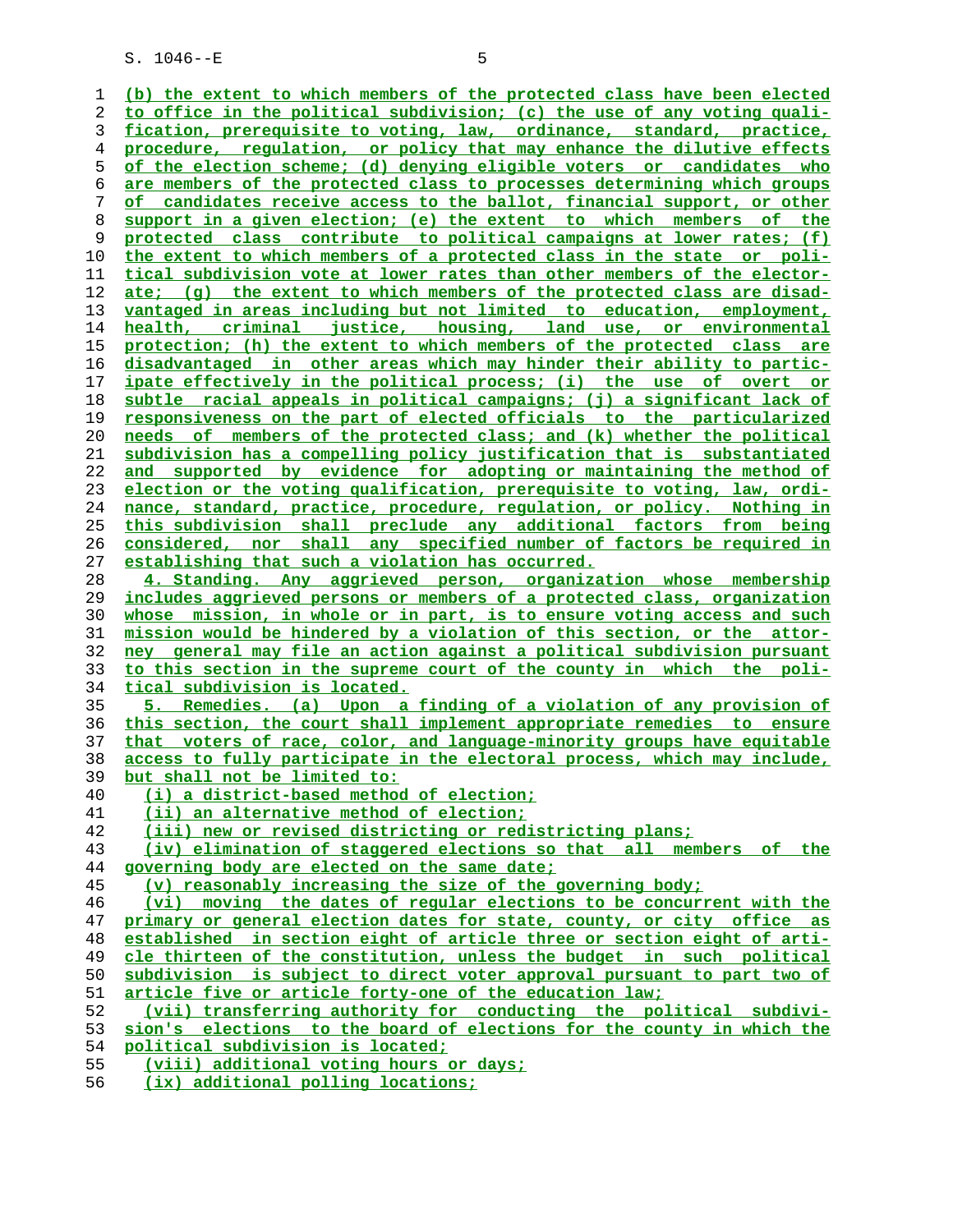| 1  | (x) additional means of voting such as voting by mail;                   |
|----|--------------------------------------------------------------------------|
| 2  | (xi) ordering of special elections;                                      |
| 3  | (xii) requiring expanded opportunities for voter registration;           |
| 4  | (xiii) requiring additional voter education;                             |
| 5  | (xiv) modifying the election calendar;                                   |
| 6  | (xv) the restoration or addition of persons to registration lists; or    |
| 7  | (xvi) retaining jurisdiction for such period of time on a given matter   |
| 8  | as the court may deem appropriate, during which no redistricting plan    |
| 9  | shall be enforced unless and until the court finds that such plan does   |
| 10 | not have the purpose of diluting the right to vote on the basis of       |
| 11 | protected class membership, or in contravention of the voting quarantees |
| 12 | set forth in this title, except that the court's finding shall not bar a |
| 13 | subsequent action to enjoin enforcement of such redistricting plan.      |
| 14 | (b) The court shall consider proposed remedies by any parties and        |
| 15 | interested non-parties, but shall not provide deference or priority to a |
| 16 | proposed remedy offered by the political subdivision. The court shall    |
| 17 | have the power to require a political subdivision to implement remedies  |
| 18 | that are inconsistent with any other provision of law where such incon-  |
| 19 | sistent provision of law would preclude the court from ordering an       |
|    |                                                                          |
| 20 | otherwise appropriate remedy in such matter.                             |
| 21 | 6. Procedures for implementing new or revised districting or redis-      |
| 22 | tricting plans. The governing body of a political subdivision with the   |
| 23 | authority under this title and all applicable state and local laws to    |
| 24 | enact and implement a new method of election that would replace the      |
| 25 | political subdivision's at-large method of election with a district-     |
| 26 | based or alternative method of election, or enact and implement a new    |
| 27 | districting or redistricting plan, shall undertake each of the steps     |
| 28 | enumerated in this subdivision, if proposed subsequent to receipt of a   |
| 29 | NYVRA notification letter, as defined in subdivision seven of this       |
| 30 | section, or the filing of a claim pursuant to this title or the federal  |
| 31 | <u>voting rights act.</u>                                                |
| 32 | (a) Before drawing a draft districting or redistricting plan or plans    |
| 33 | of the proposed boundaries of the districts, the political subdivision   |
| 34 | shall hold at least two public hearings over a period of no more than    |
| 35 | thirty days, at which the public is invited to provide input regarding   |
| 36 | the composition of the districts. Before these hearings, the political   |
| 37 | subdivision may conduct outreach to the public, including to non-Engl-   |
| 38 | ish-speaking communities, to explain the districting or redistricting    |
| 39 | process and to encourage public participation.                           |
| 40 | (b) After all draft districting or redistricting plans are drawn, the    |
| 41 | political subdivision shall publish and make available for release at    |
| 42 | least one draft districting or redistricting plan and, if members of the |
| 43 | governing body of the political subdivision would be elected in their    |
| 44 | districts at different times to provide for staggered terms of office,   |
| 45 | the potential sequence of such elections. The political subdivision      |
| 46 | shall also hold at least two additional hearings over a period of no     |
| 47 | more than forty-five days, at which the public shall be invited to       |
| 48 | provide input regarding the content of the draft districting or redis-   |
| 49 | tricting plan or plans and the proposed sequence of elections, if appli- |
| 50 | cable. The draft districting or redistricting plan or plans shall be     |
| 51 | published at least seven days before consideration at a hearing. If the  |
| 52 | draft districting or redistricting plan or plans are revised at or       |
| 53 | following a hearing, the revised versions shall be published and made    |
| 54 | available to the public for at least seven days before being adopted.    |
| 55 |                                                                          |
|    | (c) In determining the final sequence of the district elections          |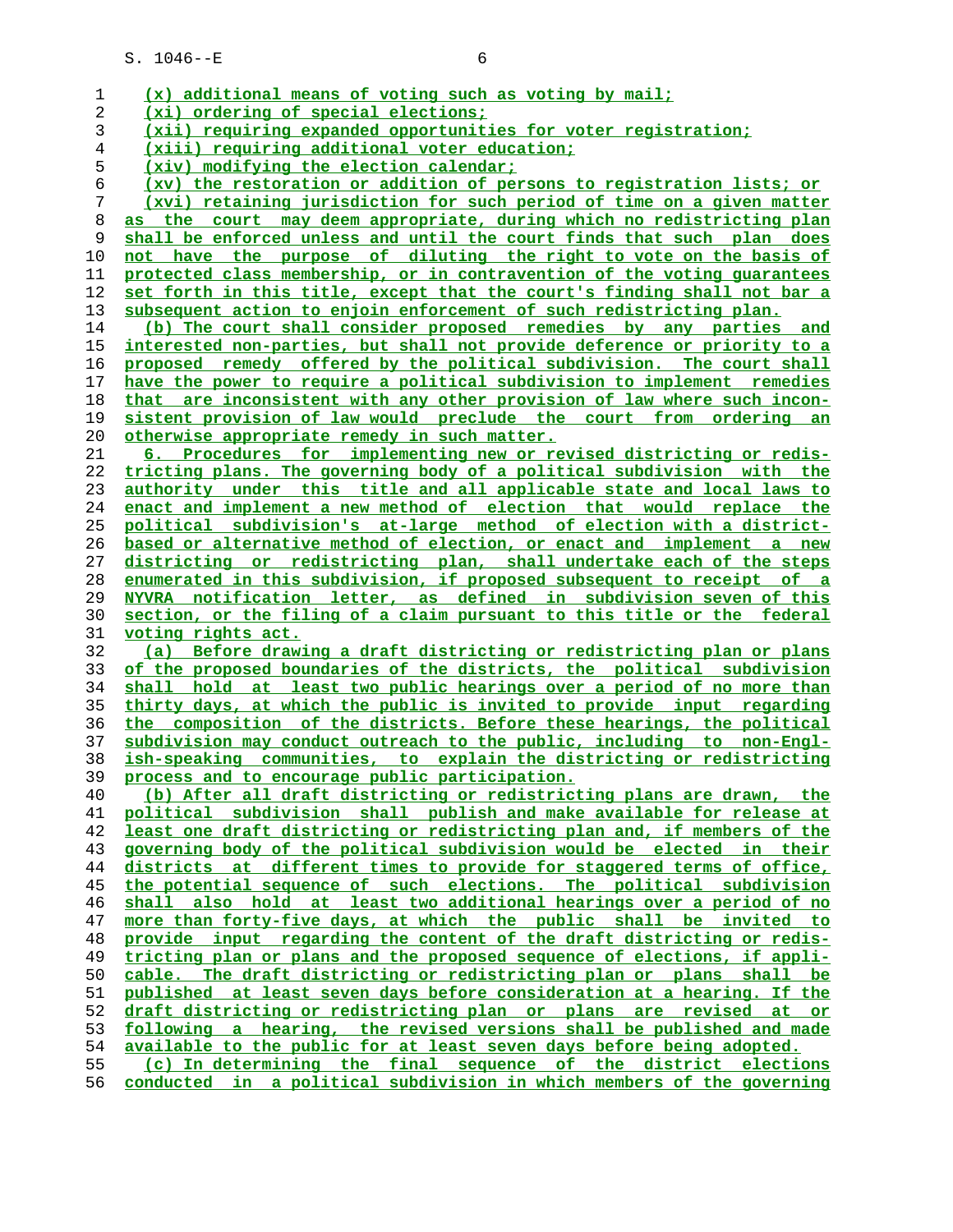| ı  | body will be elected at different times to provide for staggered terms        |
|----|-------------------------------------------------------------------------------|
| 2  | of office, the governing body shall give special consideration to the         |
| 3  | purposes of this title, and it shall take into account the preferences        |
| 4  | expressed by members of the districts.                                        |
| 5  | 7. Notification requirement and safe harbor for judicial actions.             |
| 6  | Before commencing a judicial action against a political subdivision           |
| 7  | under this section, a prospective plaintiff shall send by certified mail      |
| 8  | a written notice to the clerk of the political subdivision, or, if the        |
| 9  | political subdivision does not have a clerk, the governing body of the        |
| 10 | political subdivision, against which the action would be brought,             |
| 11 | asserting that the political subdivision may be in violation of this          |
| 12 | title. This written notice shall be referred to as a "NYVRA notification      |
| 13 | letter" in this title. For actions against a school district or any           |
| 14 | other political subdivision that holds elections governed by the educa-       |
| 15 | tion law, the prospective plaintiff shall also send by certified mail a       |
| 16 | copy of the NYVRA notification letter to the commissioner of education.       |
| 17 | (a) A prospective plaintiff shall not commence a judicial action              |
| 18 | against a political subdivision under this section within fifty days of       |
| 19 | sending to the political subdivision a NYVRA notification letter.             |
| 20 | (b) Before receiving a NYVRA notification letter, or within fifty days        |
| 21 | of mailing of a NYVRA notification letter, the governing body of a poli-      |
| 22 | tical subdivision may pass a resolution affirming: (i) the political          |
| 23 | subdivision's intention to enact and implement a remedy for a potential       |
| 24 | violation of this title; (ii) specific steps the political subdivision        |
| 25 | will undertake to facilitate approval and implementation of such a reme-      |
| 26 | dy; and (iii) a schedule for enacting and implementing such a remedy.         |
| 27 | Such a resolution shall be referred to as a "NYVRA resolution" in this        |
| 28 | title. If a political subdivision passes a NYVRA resolution, such poli-       |
| 29 | tical subdivision shall have ninety days after such passage to enact and      |
| 30 | implement such remedy, during which a prospective plaintiff shall not         |
| 31 | commence an action to enforce this section against the political subdi-       |
| 32 | <u>vision. For actions against a school district, the commissioner of</u>     |
| 33 | education may order the enactment of a NYVRA resolution pursuant to the       |
| 34 | commissioner's authority under section three hundred five of the educa-       |
| 35 | tion law.                                                                     |
| 36 | (c) If the governing body of a political subdivision lacks the author-        |
| 37 | <u>ity under this title or applicable state law or local laws to enact or</u> |
| 38 | implement a remedy identified in a NYVRA resolution, or fails to enact        |
| 39 | or implement a remedy identified in a NYVRA resolution, within ninety         |
| 40 | days after the passage of the NYVRA resolution, or if the political           |
| 41 | subdivision is a covered entity as defined under section 17-210 of this       |
| 42 | title, the governing body of the political subdivision shall undertake        |
| 43 | the steps enumerated in the following provisions:                             |
| 44 | The governing body of the political subdivision may approve a<br>(i)          |
| 45 | proposed remedy that complies with this title and submit such a proposed      |
| 46 | remedy to the civil rights bureau. Such a submission shall be referred        |
| 47 | to as a "NYVRA proposal" in this title.                                       |
| 48 | (ii) Prior to passing a NYVRA proposal, the political subdivision             |
| 49 | shall hold at least one public hearing, at which the public shall be          |
| 50 | invited to provide input regarding the NYVRA proposal. Before this            |
| 51 | hearing, the political subdivision may conduct outreach to the public,        |
| 52 | including to non-English-speaking communities, to encourage public            |
| 53 | participation.                                                                |
| 54 | (iii) Within forty-five days of receipt of a NYVRA proposal, the civil        |
| 55 | rights bureau shall grant or deny approval of the NYVRA proposal.             |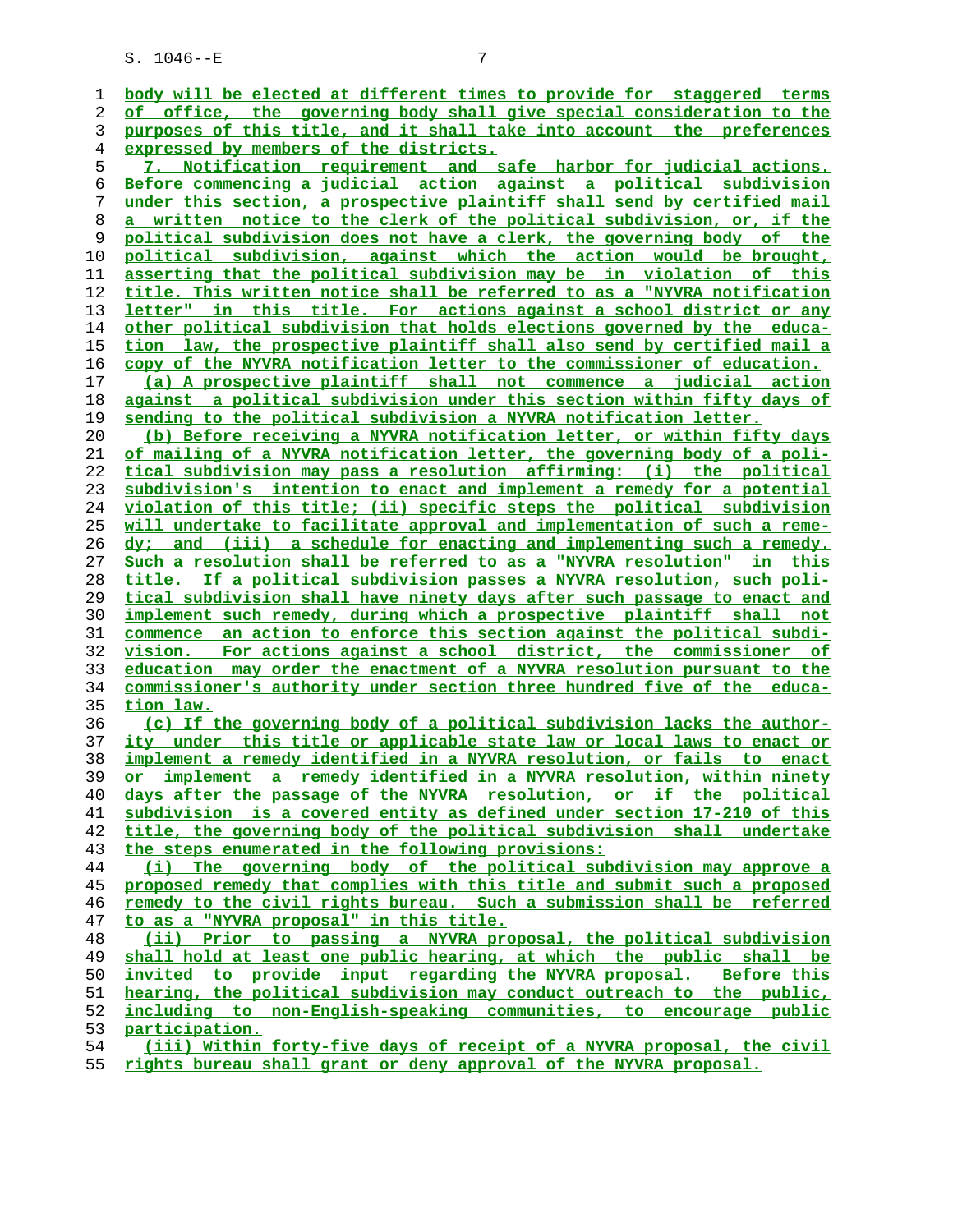$S. 1046 - E$  8

**(iv) The civil rights bureau shall only grant approval to the NYVRA proposal if it concludes that: (A) the political subdivision may be in violation of this title; (B) the NYVRA proposal would remedy any poten- tial violation of this title; (C) the NYVRA proposal is unlikely to violate the constitution or any federal law; (D) the NYVRA proposal would not diminish the ability of protected class members to participate in the political process and to elect their preferred candidates to office; and (E) implementation of the NYVRA proposal is feasible. (v) If the civil rights bureau grants approval, the NYVRA proposal** shall be enacted and implemented immediately, notwithstanding any other **provision of law, including any other state or local law. (vi) If the political subdivision is a covered entity as defined under section 17-210 of this title, the political subdivision shall not be required to obtain preclearance for the NYVRA proposal pursuant to such section upon approval of the NYVRA proposal by the civil rights bureau. (vii) If the civil rights bureau denies approval, the NYVRA proposal shall not be enacted or implemented. The civil rights bureau shall explain the basis for such denial and may, in its discretion, make recommendations for an alternative remedy for which it would grant approval. (viii) If the civil rights bureau does not respond, the NYVRA proposal shall not be enacted or implemented. (d) A political subdivision that has passed a NYVRA resolution may enter into an agreement with the prospective plaintiff providing that such prospective plaintiff shall not commence an action pursuant to this section against the political subdivision for an additional ninety days. Such agreement shall include a requirement that either the political subdivision shall enact and implement a remedy that complies with this title or the political subdivision shall pass a NYVRA proposal and submit it to the civil rights bureau. (e) If, pursuant to a process commenced by a NYVRA notification letter, a political subdivision enacts or implements a remedy or the civil rights bureau grants approval to a NYVRA proposal, a prospective plaintiff who sent the NYVRA notification letter may, within thirty days of the enactment or implementation of the remedy or approval of the NYVRA proposal, demand reimbursement for the cost of the work product generated to support the NYVRA notification letter. A prospective plain- tiff shall make the demand in writing and shall substantiate the demand with financial documentation, such as a detailed invoice for demography services or for the analysis of voting patterns in the political subdi- vision. A political subdivision may request additional documentation if the provided documentation is insufficient to corroborate the claimed costs. A political subdivision shall reimburse a prospective plaintiff for reasonable costs claimed, or in an amount to which the parties mutu- ally agree. The cumulative amount of reimbursements to all prospective plaintiffs, except for actions brought by the attorney general, shall not exceed forty-three thousand dollars, as adjusted annually to the consumer price index for all urban consumers, United States city aver- age, as published by the United States department of labor. To the** extent a prospective plaintiff who sent the NYVRA notification letter **and a political subdivision are unable to come to a mutual agreement, either party may file a declaratory judgment action to obtain a clarifi- cation of rights. (f) Notwithstanding the provisions of this subdivision, in the event that the first day for designating petitions for a political subdivi-**

**sion's next regular election to select members of its governing board**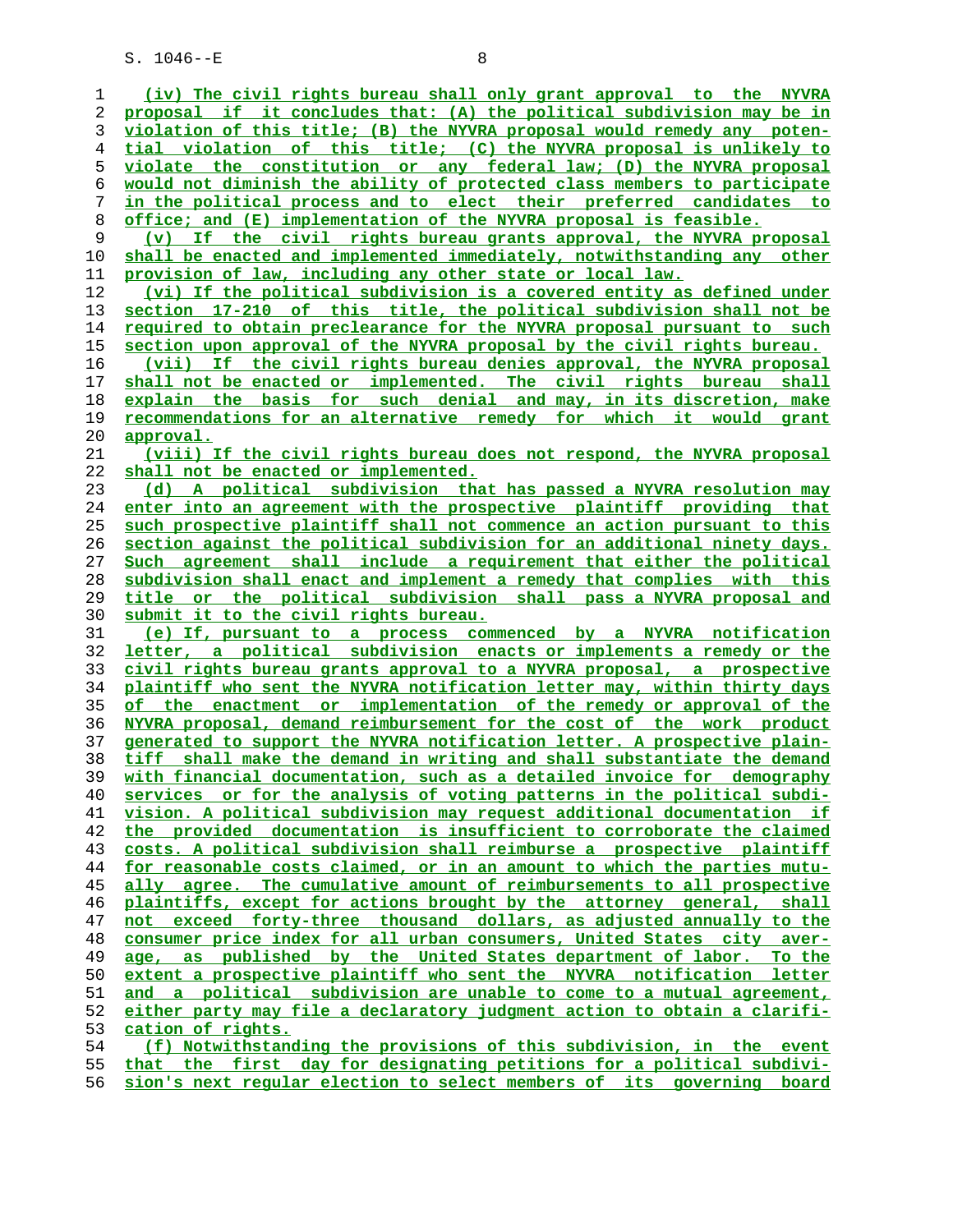**has begun or is scheduled to begin within thirty days, or in the event that a political subdivision is scheduled to conduct any election within one hundred twenty days, a plaintiff alleging any violation of this title may commence a judicial action against a political subdivision under this section, provided that the relief sought by such a plaintiff includes preliminary relief for that election. Prior to or concurrent with commencing such a judicial action, any such plaintiff shall also submit a NYVRA notification letter to the political subdivision. In the event that a judicial action commenced under this provision is withdrawn or dismissed for mootness because the political subdivision has enacted or implemented a remedy or the civil rights bureau has granted approval of a NYVRA proposal pursuant to a process commenced by a NYVRA notifica- tion letter, any such plaintiff may only demand reimbursement pursuant to this subdivision. 8. Coalition claims permitted. Members of different protected classes may file an action jointly pursuant to this title in the event that they demonstrate that the combined voting preferences of the multiple protected classes are polarized against the rest of the electorate. § 17-208. Assistance for language-minority groups. 1. Political subdi- visions required to provide language assistance. A board of elections or a political subdivision that administers elections shall provide language-related assistance in voting and elections to a language-minor- ity group in a political subdivision if, based on data from the American community survey, or data of comparable quality collected by a public office, that: (a) more than two percent, but in no instance fewer than three hundred individuals, of the citizens of voting age of a political subdivision are members of a single language-minority group and are limited English proficient. (b) more than four thousand of the citizens of voting age of such political subdivision are members of a single language-minority group and are limited English proficient. (c) in the case of a political subdivision that contains all or any part of a Native American reservation, more than two percent of the Native American citizens of voting age within the Native American reser- vation are members of a single language-minority group and are limited English proficient. For the purposes of this paragraph, "Native Ameri- can" is defined to include any persons recognized by the United States census bureau or New York as "American Indian" or "Alaska Native". 2. Language assistance to be provided. A board of elections or poli- tical subdivision required to provide language assistance to a partic- ular language-minority group pursuant to this section shall provide voting materials in the covered language of an equal quality of the corresponding English language materials, including registration or voting notices, forms, instructions, assistance, or other materials or information relating to the electoral process, including ballots. Any registration or voting notices, forms, instructions, assistance, or other materials or information relating to the electoral process, including ballots, in a covered political subdivision, shall be provided** in the language of the applicable language-minority group as well as in **the English language, provided that where the language of the applicable language-minority group is historically oral or unwritten, the board of elections or political subdivision shall only be required to furnish oral instructions, assistance, or other information relating to regis- tration and voting.**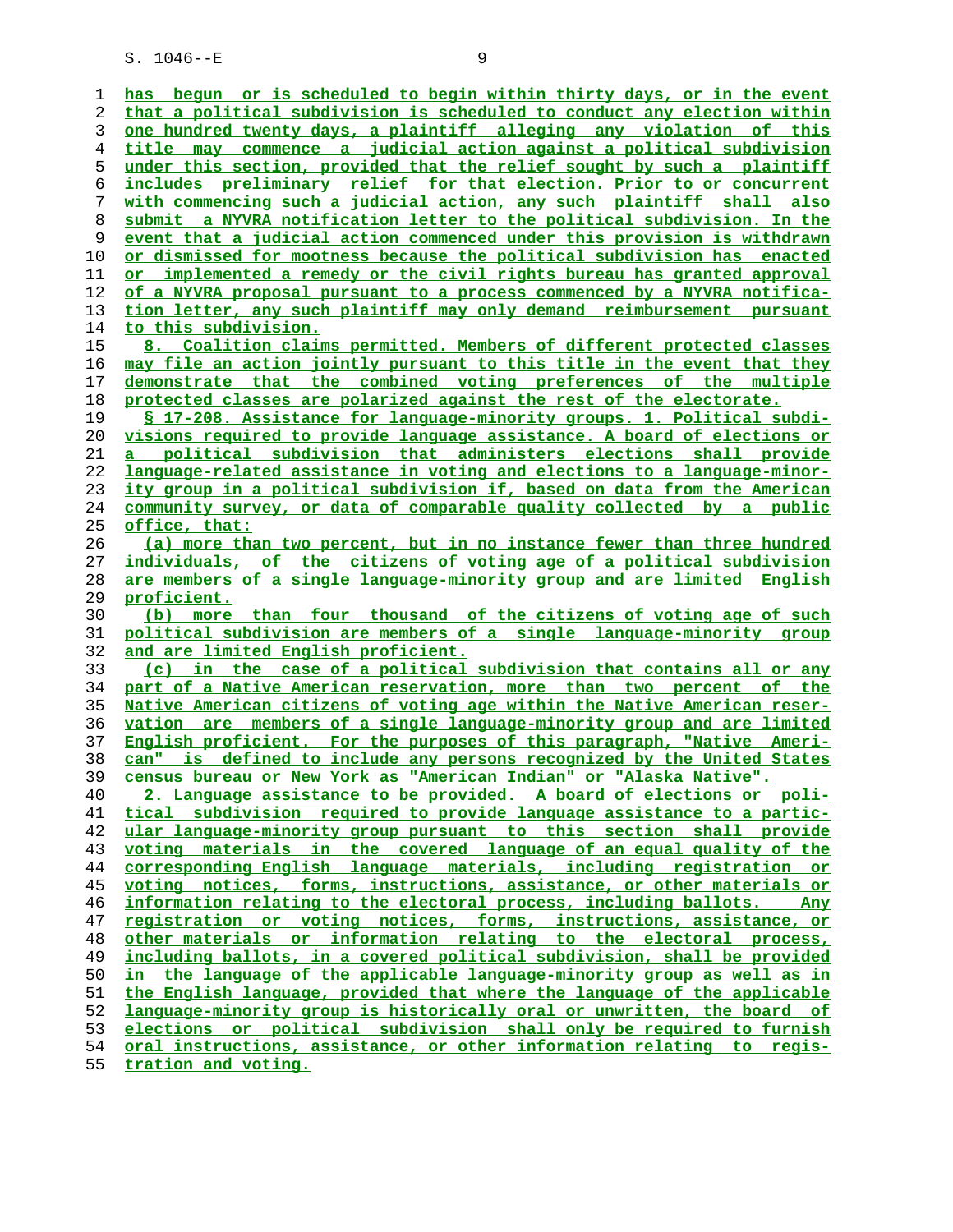| 1        | 3. Action for declaratory judgment for English-only voting materials.                                                                              |
|----------|----------------------------------------------------------------------------------------------------------------------------------------------------|
| 2        | A board of elections or political subdivision subject to the require-                                                                              |
| 3        | ments of this section which seeks to provide English-only materials may                                                                            |
| 4        | file an action against the state for a declaratory judgment permitting                                                                             |
| 5        | such provision. The court shall grant the requested relief if it finds                                                                             |
| 6        | that the determination was unreasonable or an abuse of discretion.                                                                                 |
| 7        | 4. Standing. Any aggrieved persons, organization whose membership                                                                                  |
|          |                                                                                                                                                    |
| 8        | includes aggrieved persons or members of a protected class, organization                                                                           |
| 9        | whose mission, in whole or in part, is to ensure voting access and such                                                                            |
| 10       | mission would be hindered by a violation of this section, or the attor-                                                                            |
| 11       | ney general may file an action pursuant to this section in the supreme                                                                             |
| 12       | court of the county in which the alleged violation of this section                                                                                 |
| 13       | occurred.                                                                                                                                          |
| 14       | 5. This section shall not apply to special districts as defined by                                                                                 |
| 15       | section one hundred two of the real property tax law.                                                                                              |
| 16       | § 17-210. Preclearance. 1. Preclearance. To ensure that the right to                                                                               |
| 17       | vote is not denied or abridged on account of race, color, or language-                                                                             |
| 18       | minority group, the enactment or implementation of a covered policy by a                                                                           |
| 19       | covered entity, as defined in subdivisions two and three of this section                                                                           |
| 20       | respectively, shall be subject to preclearance by the civil rights                                                                                 |
| 21       | bureau or by a designated court as set forth in this section.                                                                                      |
| 22       | 2. Covered policies. A "covered policy" shall include any new or modi-                                                                             |
| 23       | fied voting qualification, prerequisite to voting, law, ordinance, stan-                                                                           |
| 24       | dard, practice, procedure, regulation, or policy concerning any of the                                                                             |
| 25       | following topics:                                                                                                                                  |
| 26       | (a) Method of election;                                                                                                                            |
| 27       | (b) Form of government;                                                                                                                            |
|          |                                                                                                                                                    |
| 28       | (c) Annexation of a political subdivision;                                                                                                         |
| 29       | (d) Incorporation of a political subdivision;                                                                                                      |
| 30       | (e) Consolidation or division of political subdivisions;                                                                                           |
| 31       | (f) Removal of voters from enrollment lists or other list maintenance                                                                              |
| 32       | activities;                                                                                                                                        |
| 33       | (q) Number, location, or hours of any election day or early voting                                                                                 |
| 34       | poll site;                                                                                                                                         |
| 35       | (h) Dates of elections and the election calendar, except with respect                                                                              |
| 36       | to special elections;                                                                                                                              |
| 37       | (i) Registration of voters;                                                                                                                        |
| 38       | (i) Assignment of election districts to election day or early voting                                                                               |
| 39       | poll sites;                                                                                                                                        |
| 40       | (k) Assistance offered to members of a language-minority group; and                                                                                |
| 41       | (1) Any additional topics designated by the civil rights bureau pursu-                                                                             |
| 42       | ant to a rule promulgated under the state administrative procedure act,                                                                            |
| 43       | upon a determination by the civil rights bureau that a new or modified                                                                             |
| 44       | voting qualification, prerequisite to voting, law, ordinance, standard,                                                                            |
| 45       | practice, procedure, requlation, or policy concerning such topics may                                                                              |
| 46       | have the effect of denying or abridging the right to vote on account of                                                                            |
| 47       | race, color, or language-minority group.                                                                                                           |
| 48       | 3. Covered entity. A "covered entity" shall include: (a) any political                                                                             |
| 49       | subdivision which, within the previous twenty-five years, has become                                                                               |
| 50       |                                                                                                                                                    |
|          | subject to a court order or government enforcement action based upon a                                                                             |
| 51       | finding of any violation of this title, the federal voting rights act,                                                                             |
| 52       | the fifteenth amendment to the United States constitution, or a voting-                                                                            |
| 53       | related violation of the fourteenth amendment to the United States                                                                                 |
| 54       | constitution; (b) any political subdivision which, within the previous                                                                             |
|          |                                                                                                                                                    |
| 55<br>56 | twenty-five years, has become subject to at least three court orders or<br>government enforcement actions based upon a finding of any violation of |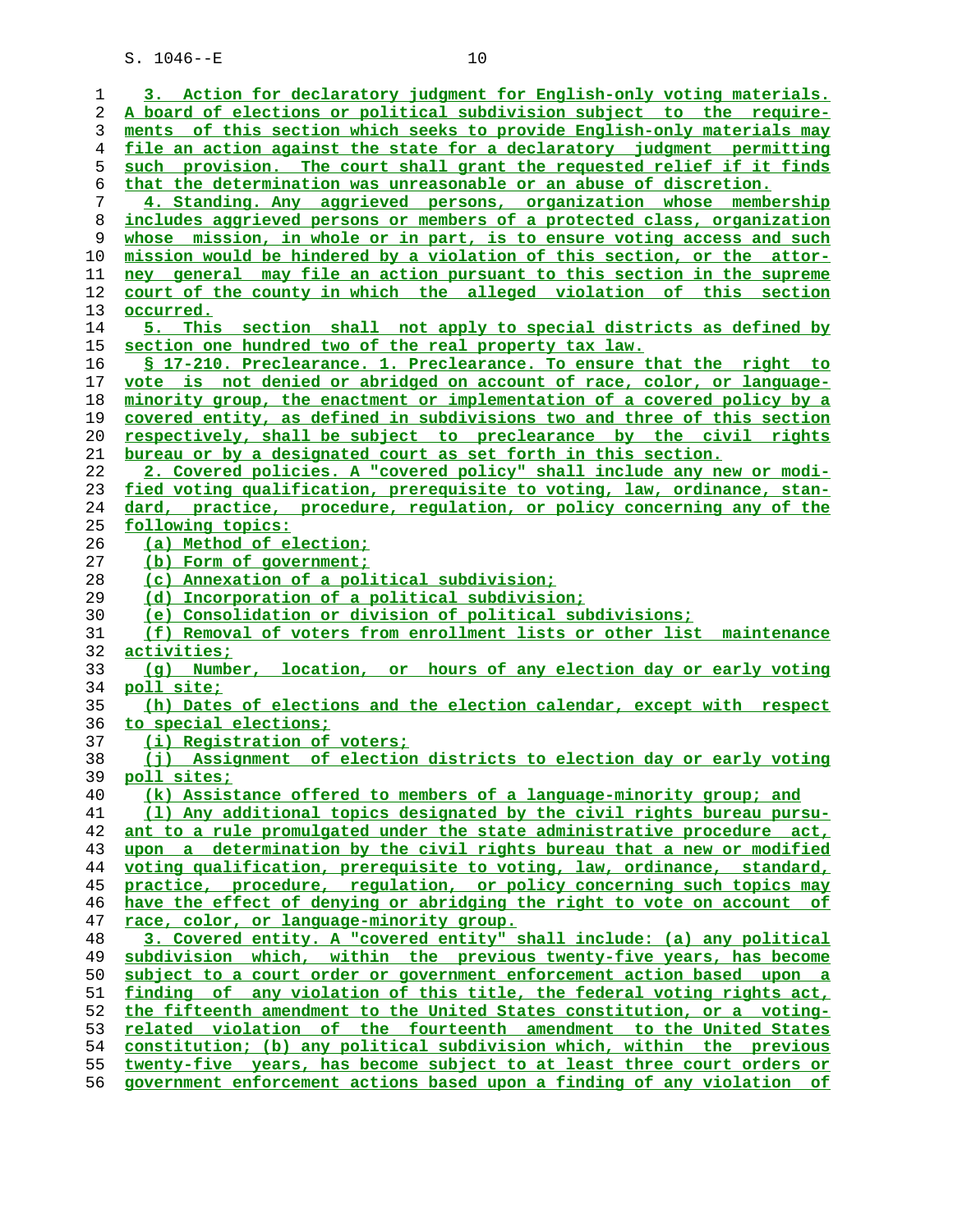**any state or federal civil rights law or the fourteenth amendment to the United States constitution concerning discrimination against members of a protected class; (c) any county in which, based on data provided by the division of criminal justice services, the combined misdemeanor and felony arrest rate of members of any protected class consisting of at least ten thousand citizens of voting age or whose members comprise at least ten percent of the citizen voting age population of the county, exceeds the proportion that the protected class constitutes of the citi- zen voting age population of the county as a whole by at least twenty percent at any point within the previous ten years; or (d) any political subdivision in which, based on data made available by the United States census, the dissimilarity index of any protected class consisting of at least twenty-five thousand citizens of voting age or whose members comprise at least ten percent of the citizen voting age population of the political subdivision, is in excess of fifty with respect to non- Hispanic white citizens of voting age within the political subdivision at any point within the previous ten years. If any covered entity is a political subdivision in which a board of elections has been estab- lished, that board of elections shall also be deemed a covered entity. If any political subdivision in which a board of elections has been established contains a covered entity fully within its borders, that political subdivision and that board of elections shall both be deemed a covered entity. 4. Preclearance by the attorney general. A covered entity may obtain preclearance for a covered policy from the civil rights bureau pursuant to the following process: (a) The covered entity shall submit the covered policy in writing to the civil rights bureau. If the covered entity is a county or city board of elections, it shall contemporaneously provide a copy of the covered policy to the state board of elections. (b) Upon submission of a covered policy for preclearance, as soon as practicable but no later than within ten days, the civil rights bureau shall publish the submission on its website. (c) After publication of a submission, there shall be an opportunity for members of the public to comment on the submission to the civil rights bureau within the time periods set forth below. To facilitate public comment, the civil rights bureau shall provide an opportunity for members of the public to sign up to receive notifications or alerts regarding submission of a covered policy for preclearance. (d) Upon submission of a covered policy for preclearance, the civil rights bureau shall review the covered policy, and any public comment, and shall, within the time periods set forth below, provide a report and determination as to whether, under this title, preclearance should be granted or denied to the covered policy. Such time period shall run concurrent with the time periods for public comment. The civil rights bureau shall not make such determination until the period for public comment is closed. The civil rights bureau may request additional infor- mation from a covered entity at any time during its review to aid in developing its report and recommendation. The failure to timely comply with reasonable requests for more information may be grounds for the denial of preclearance. The civil rights bureau's reports and determi- nation shall be posted publicly on its website. (e) In any determination as to preclearance, the civil rights bureau shall identify in writing whether it is approving or rejecting the covered policy; provided, however, that the civil rights bureau may, in**

**its discretion, designate preclearance as "preliminary" in which case**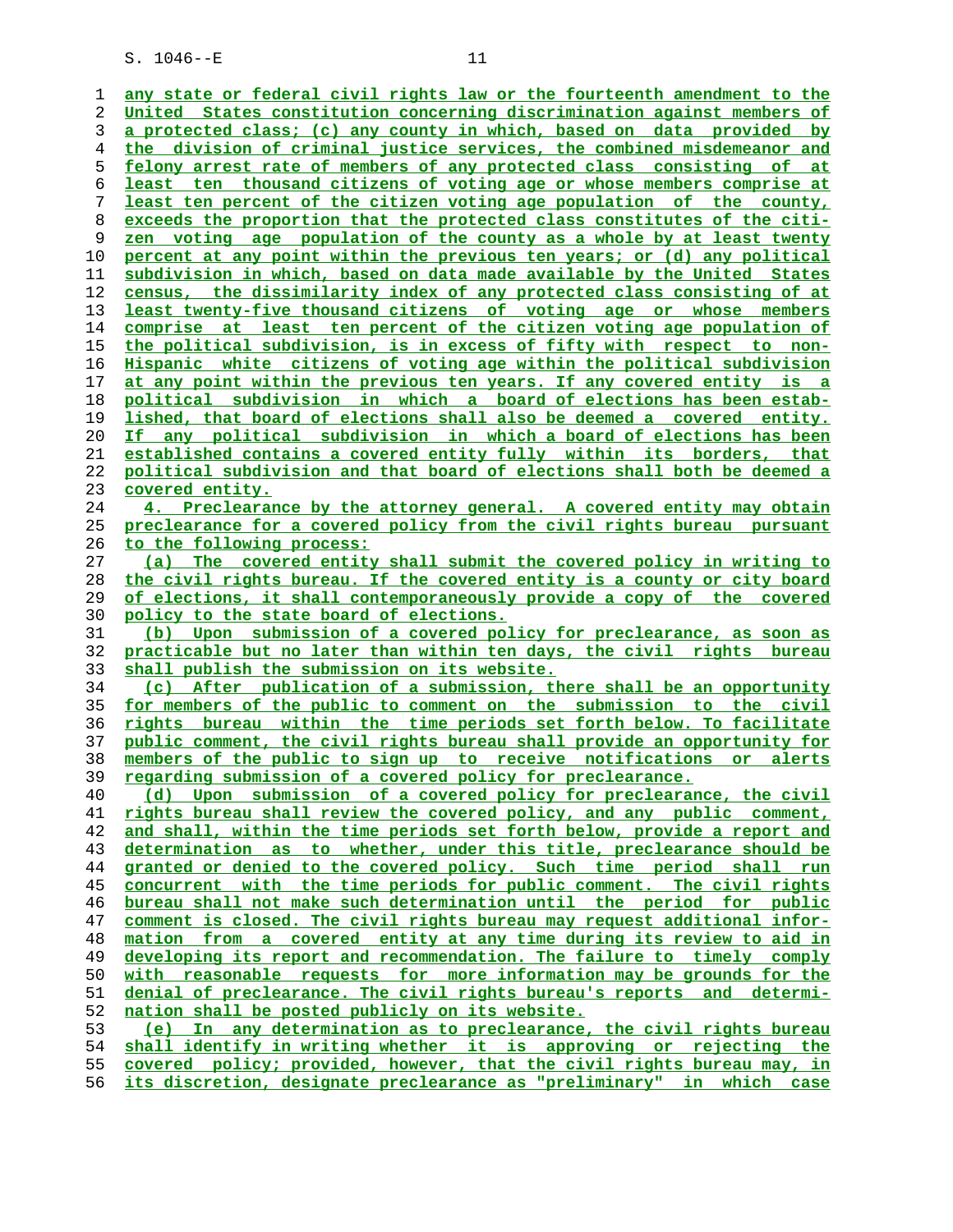| 1        | the civil rights bureau may deny preclearance within sixty days follow-                                                                        |
|----------|------------------------------------------------------------------------------------------------------------------------------------------------|
| 2        | ing the receipt of submission of the covered policy.                                                                                           |
| 3        | (i) The civil rights bureau shall grant preclearance only if it deter-                                                                         |
| 4        | mines that the covered policy will not diminish the ability of protected                                                                       |
| 5        | class members to participate in the political process and to elect their                                                                       |
| 6        | preferred candidates to office. If the civil rights bureau grants                                                                              |
| 7        | preclearance, the covered entity may enact or implement the covered                                                                            |
| 8        | policy immediately.                                                                                                                            |
| 9        | If the civil rights bureau denies preclearance, the civil rights<br>(ii)                                                                       |
| 10       | bureau shall interpose objections explaining its basis and the covered                                                                         |
| 11       | policy shall not be enacted or implemented.                                                                                                    |
| 12       | (iii) If the civil rights bureau fails to respond within the required                                                                          |
| 13       | time frame as established in this section, the covered policy shall be                                                                         |
| 14       | deemed precleared and the covered entity may enact or implement such                                                                           |
| 15       | covered policy.                                                                                                                                |
| 16       | (f) The time periods for public comment, civil rights bureau review,                                                                           |
| 17       | and the determination of the civil rights bureau to grant or deny                                                                              |
| 18       | preclearance on submission shall be as follows:                                                                                                |
| 19       | (i) For any covered policy concerning the designation or selection of                                                                          |
|          |                                                                                                                                                |
| 20       | poll sites or the assignment of election districts to poll sites, wheth-                                                                       |
| 21       | er for election day or early voting, the period for public comment shall                                                                       |
| 22       | be five business days. The civil rights bureau shall review the covered                                                                        |
| 23       | policy, including any public comment, and make a determination to deny                                                                         |
| 24       | or grant preclearance for such covered policy within fifteen days                                                                              |
| 25       | following the receipt of such covered policy.                                                                                                  |
| 26       | (ii) Upon a showing of good cause, the civil rights bureau may receive                                                                         |
| 27       | an extension of up to twenty days to make a determination pursuant to                                                                          |
| 28       | this paragraph.                                                                                                                                |
| 29       | (iii) For any other covered policy, the period for public comment                                                                              |
| 30       | shall be ten business days. The civil rights bureau shall review the                                                                           |
| 31       | covered policy, including any public comment, within fifty-five days                                                                           |
| 32       | following the receipt of such covered policy and make a determination to                                                                       |
| 33       | deny or grant preclearance for such covered policy. The civil rights                                                                           |
| 34       | bureau may invoke up to two extensions of ninety days each.                                                                                    |
| 35       | (iv) The civil rights bureau is hereby authorized to promulgate rules                                                                          |
| 36       | for an expedited, emergency preclearance process in the event of a                                                                             |
| 37       | covered policy occurring during or imminently preceding an election as a                                                                       |
| 38       | result of any disaster within the meaning of section 3-108 of this chap-                                                                       |
| 39       | ter or other exigent circumstances. Any preclearance granted under this                                                                        |
| 40       | provision shall be designated "preliminary" and the civil rights bureau                                                                        |
| 41       | may deny preclearance within sixty days following receipt of the covered                                                                       |
| 42       | policy.                                                                                                                                        |
| 43       | (q) Appeal of any denial by the civil rights bureau may be heard in                                                                            |
| 44       | the supreme court for the county of New York or the county of Albany in<br>a proceeding commenced against the civil rights bureau, pursuant to |
| 45<br>46 | article seventy-eight of the civil practice law and rules, from which                                                                          |
| 47       | appeal may be taken according to the ordinary rules of appellate proce-                                                                        |
| 48       | dure. Due to the frequency and urgency of elections, actions brought                                                                           |
| 49       | pursuant to this section shall be subject to expedited pretrial and                                                                            |
| 50       | trial proceedings and receive an automatic calendar preference on                                                                              |
| 51       | appeal.                                                                                                                                        |
| 52       | 5. Preclearance by a designated court. A covered entity may obtain                                                                             |
| 53       | preclearance for a covered policy from a court pursuant to the following                                                                       |
| 54       | process:                                                                                                                                       |
| 55       | (a) The covered entity shall submit the covered policy in writing to                                                                           |
|          |                                                                                                                                                |

**the following designated court in the judicial department within which**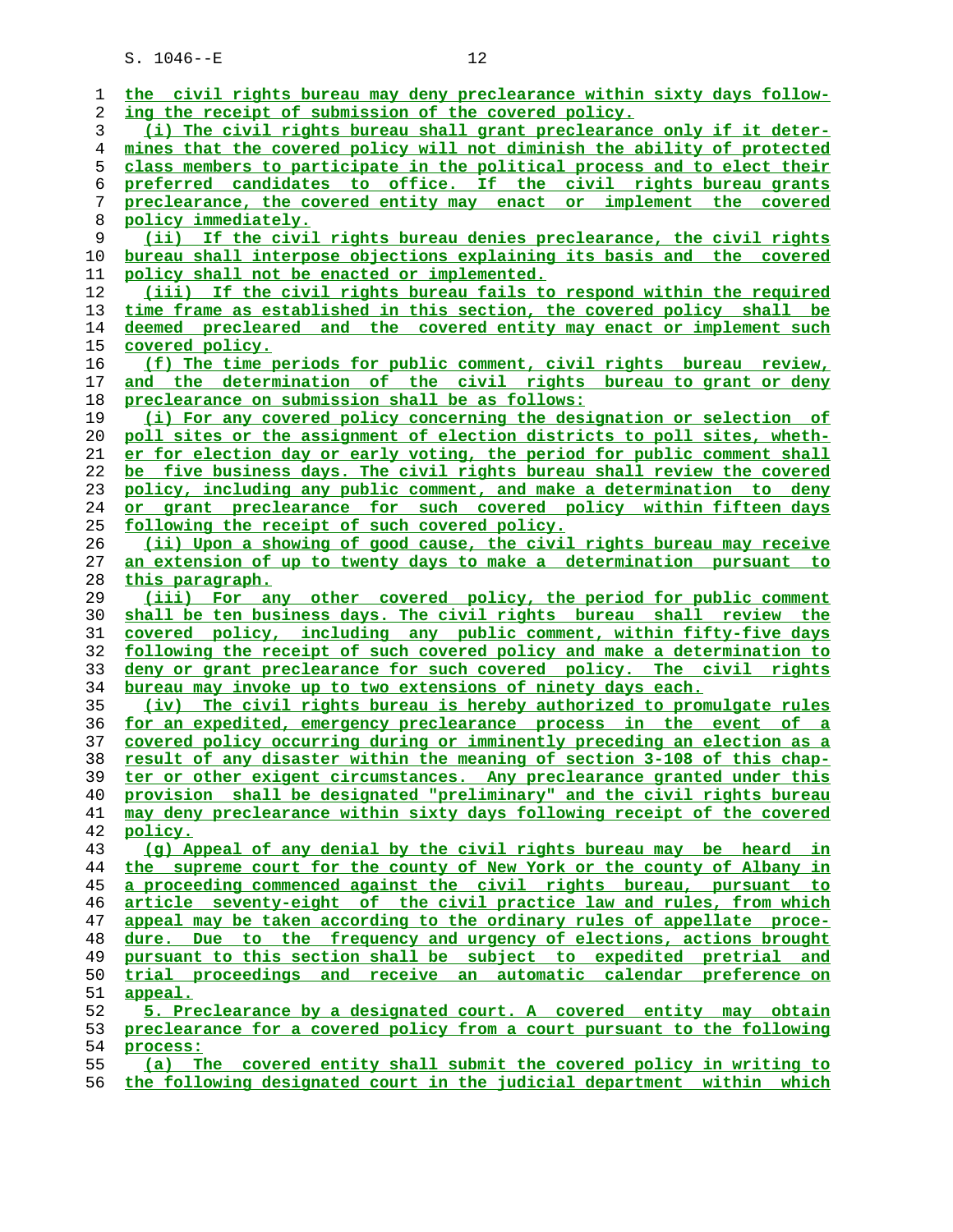| ı        | the covered entity is located: (i) first judicial department: New York                                                                              |
|----------|-----------------------------------------------------------------------------------------------------------------------------------------------------|
| 2        | county; (ii) second judicial department: Westchester county; (iii)                                                                                  |
| 3        | third judicial department: Albany county; and (iv) fourth judicial                                                                                  |
| 4        | department: Erie county. If the covered entity is a county or city                                                                                  |
| 5        | board of elections, it shall contemporaneously provide a copy of the                                                                                |
| 6        | covered policy to the state board of elections.                                                                                                     |
| 7        | (b) The covered entity shall contemporaneously provide a copy of the                                                                                |
| 8        | covered policy to the civil rights bureau. The failure of the covered                                                                               |
| 9        | entity to provide a copy of the covered policy to the civil rights                                                                                  |
| 10       | bureau will result in an automatic denial of preclearance.                                                                                          |
| 11       | (c) The court shall grant or deny preclearance within sixty days                                                                                    |
| 12       | following the receipt of submission of the covered policy.                                                                                          |
| 13       | (d) The court shall grant preclearance only if it determines that the                                                                               |
| 14       | covered policy will not diminish the ability of protected class members                                                                             |
| 15       | to participate in the political process and to elect their preferred                                                                                |
| 16       | candidates to office. If the court grants preclearance, the covered                                                                                 |
| 17       | entity may enact or implement the covered policy immediately.                                                                                       |
| 18       | (e) If the court denies preclearance, or fails to respond within sixty                                                                              |
| 19       | days, the covered policy shall not be enacted or implemented.                                                                                       |
| 20       | (f) Appeal of any denial may be taken according to the ordinary rules                                                                               |
| 21       | of appellate procedure. Due to the frequency and urgency of elections,                                                                              |
| 22       | actions brought pursuant to this section shall be subject to expedited                                                                              |
| 23       | pretrial and trial proceedings and receive an automatic calendar prefer-                                                                            |
| 24       | ence on appeal.                                                                                                                                     |
| 25       | 6. Failure to seek or obtain preclearance. If any covered entity                                                                                    |
| 26       | enacts or implements a covered policy without seeking preclearance                                                                                  |
| 27       | pursuant to this section, or enacts or implements a covered policy                                                                                  |
| 28       | notwithstanding the denial of preclearance, either the civil rights                                                                                 |
| 29       | bureau or any other party with standing to bring an action under this                                                                               |
| 30       | <u>title may bring an action to enjoin the covered policy and to seek sanc-</u>                                                                     |
| 31       | tions against the political subdivision and officials in violation.                                                                                 |
| 32       | 7. Rules and requlations. The civil rights bureau may promulgate such                                                                               |
| 33       | rules and requlations as are necessary to effectuate the purposes of                                                                                |
| 34       | this section.                                                                                                                                       |
| 35       | \$ 17-212. Prohibition against voter intimidation, deception or                                                                                     |
| 36       | obstruction. 1. (a) No person, whether acting under color of law or                                                                                 |
| 37       | otherwise, may engage in acts of intimidation, deception, or obstruction                                                                            |
| 38       | that affects the right of voters to access the elective franchise.                                                                                  |
| 39       | (b) A violation of paragraph (a) this subdivision shall be established                                                                              |
| 40       | if:                                                                                                                                                 |
| 41       | (i) a person uses or threatens to use any force, violence, restraint,                                                                               |
| 42       | abduction or duress, or inflicts or threatens to inflict any injury,                                                                                |
| 43       | damage, harm or loss, or in any other manner practices intimidation that                                                                            |
| 44       |                                                                                                                                                     |
| 45       | causes or will reasonably have the effect of causing any person to vote                                                                             |
|          | or refrain from voting in general or for or against any particular                                                                                  |
| 46       | person or for or against any proposition submitted to voters at such                                                                                |
| 47       | election; to place or refrain from placing their name upon a registry of                                                                            |
| 48       | voters; or to request or refrain from requesting an absentee ballot; or                                                                             |
| 49       | (ii) a person knowingly uses any deceptive or fraudulent device,                                                                                    |
| 50       | contrivance or communication, that impedes, prevents or otherwise inter-                                                                            |
| 51       | feres with the free exercise of the elective franchise by any person, or                                                                            |
| 52       | that causes or will reasonably have the effect of causing any person to                                                                             |
| 53       | vote or refrain from voting in general or for or against any particular                                                                             |
| 54       | person or for or against any proposition submitted to voters at such                                                                                |
| 55<br>56 | election; to place or refrain from placing their name upon a registry of<br>voters; or to request or refrain from requesting an absentee ballot; or |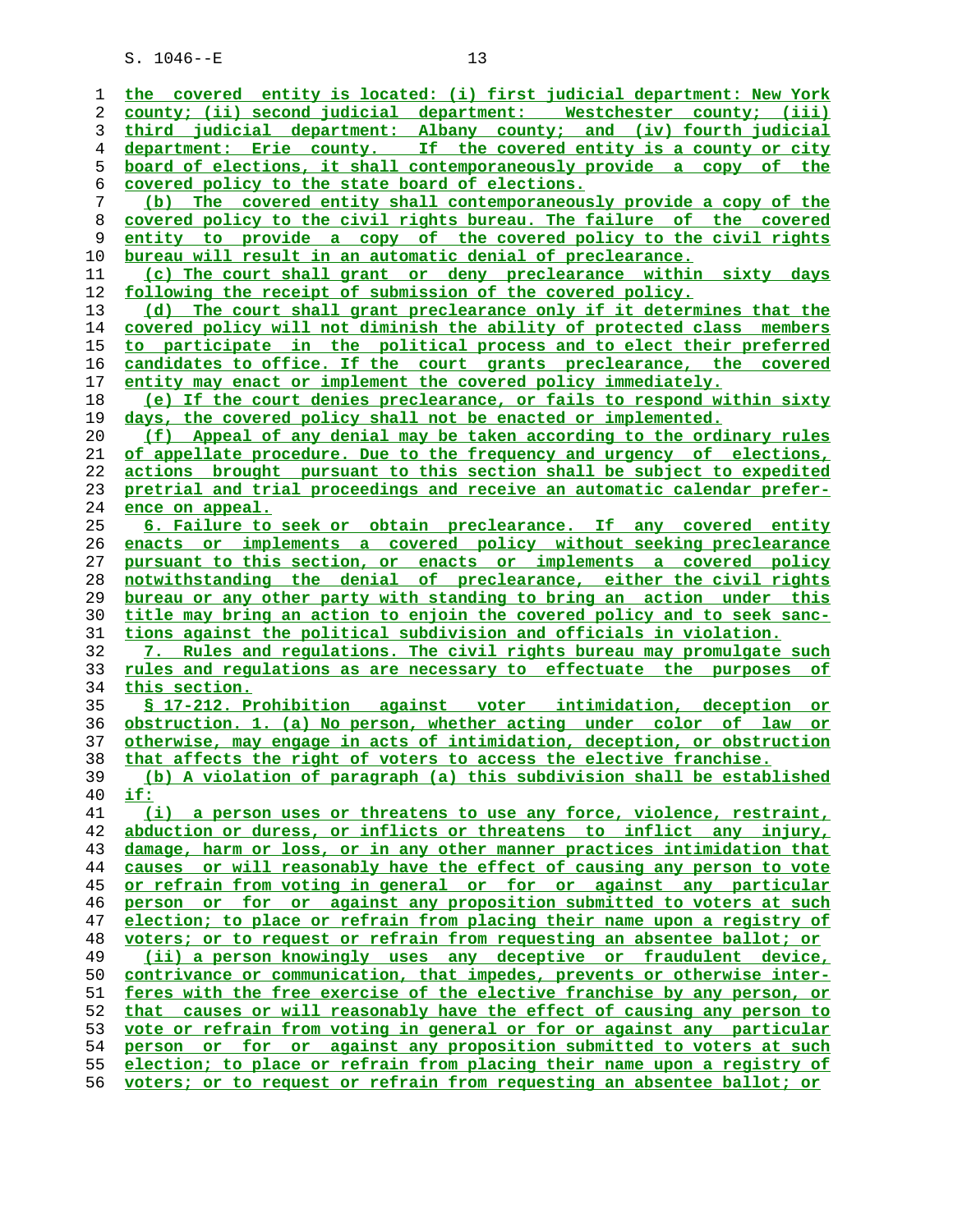**(iii) a person obstructs, impedes, or otherwise interferes with access to any polling place or elections office, or obstructs, impedes, or otherwise interferes with any voter in any manner that causes or will reasonably have the effect of causing any delay in voting or the voting process, including the canvassing and tabulation of ballots. 2. Standing. Any aggrieved persons, organization whose membership includes aggrieved persons or members of a protected class, organization whose mission, in whole or in part, is to ensure voting access and such mission would be hindered by a violation of this section, or the attor- ney general may file an action pursuant to this section in the supreme court of the county in which the alleged violation of this section occurred. 3. Remedies. Upon a finding of a violation of any provision of this section, the court shall implement appropriate remedies that are tailored to remedy the violation, including but not limited to providing for additional time to cast a ballot that may be counted in the election at issue. Any party who shall violate any of the provisions of the foregoing section or who shall aid the violation of any of said provisions shall be liable to any prevailing plaintiff party for damages, including nominal damages for any violation, and compensatory or punitive damages for any intentional violation. § 17-214. Authority to issue subpoenas. In any action or investigation to enforce any provision of this title, the attorney general shall have the authority to take proof and determine relevant facts and to issue subpoenas in accordance with the civil practice law and rules. § 17-216. Expedited judicial proceedings and preliminary relief. Because of the frequency of elections, the severe consequences and irre- parable harm of holding elections under unlawful conditions, and the expenditure to defend potentially unlawful conditions that benefit incumbent officials, actions brought pursuant to this title shall be subject to expedited pretrial and trial proceedings and receive an auto- matic calendar preference. In any action alleging a violation of this section in which a plaintiff party seeks preliminary relief with respect to an upcoming election, the court shall grant relief if it determines that: (a) plaintiffs are more likely than not to succeed on the merits; and (b) it is possible to implement an appropriate remedy that would resolve the alleged violation in the upcoming election. § 17-218. Attorneys' fees. In any action to enforce any provision of this title, the court shall allow the prevailing plaintiff party, other than the state or political subdivision thereof, a reasonable attorneys' fee, litigation expenses including, but not limited to, expert witness fees and expenses as part of the costs. A plaintiff will be deemed to have prevailed when, as a result of litigation, the defendant party yields much or all of the relief sought in the suit. Prevailing defend- ant parties shall not recover any costs, unless the court finds the action to be frivolous, unreasonable, or without foundation. § 17-220. Applicability. The provisions of this title shall apply to all elections for any elected office or electoral choice within the state or any political subdivision. The provisions of this title shall apply notwithstanding any other provision of law, including any other state law or local law; provided, however, that school districts and libraries shall continue to conduct their elections under the education law, subject to and not inconsistent with the provisions of this title, to ensure voters of race, color, and language-minority groups have equi- table access to fully participate in the electoral process.**